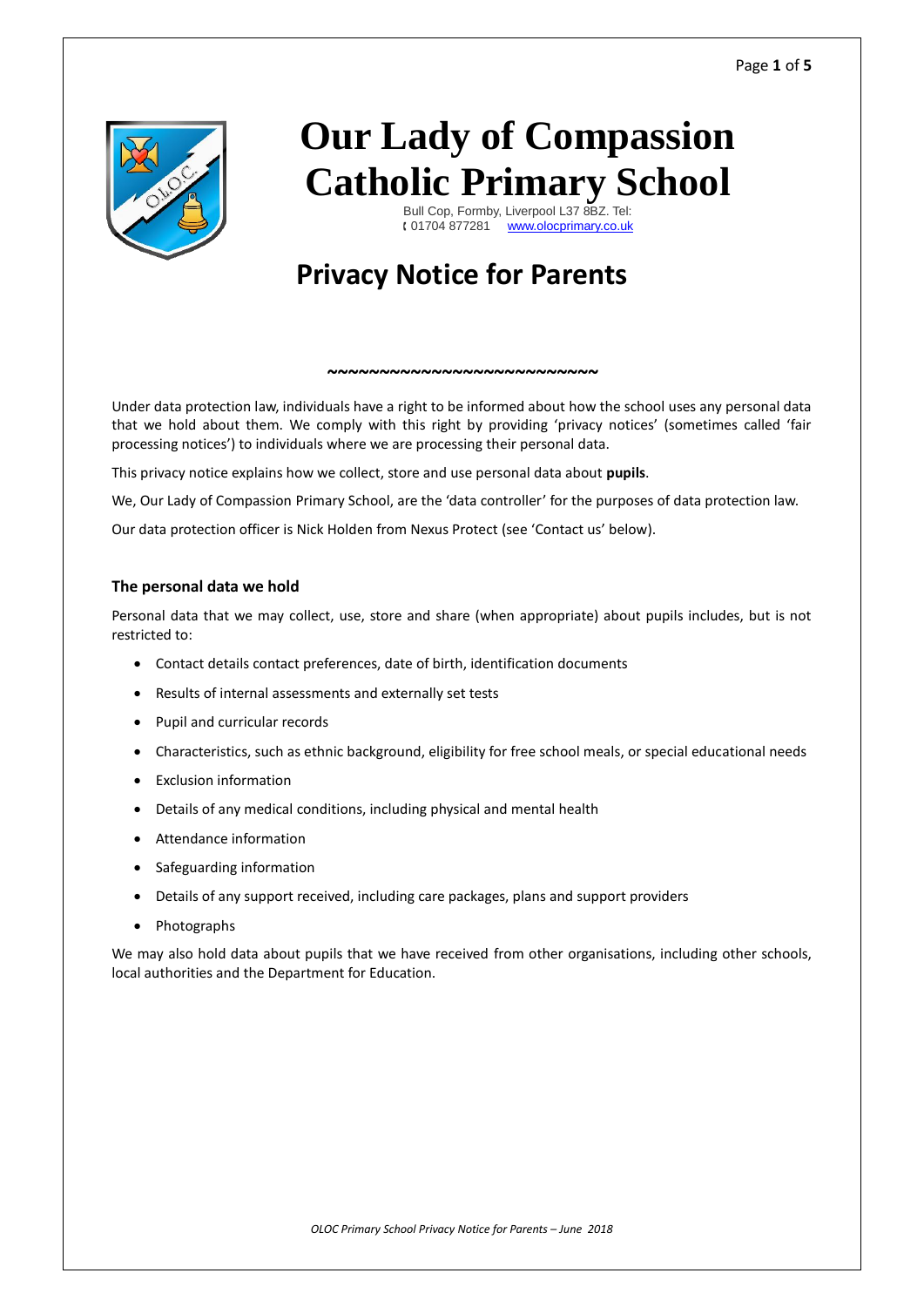# Page **2** of **5**

# **Why we use this data**

We use this data to:

- Support pupil learning
- Monitor and report on pupil progress
- Provide appropriate pastoral care
- Protect pupil welfare
- Assess the quality of our services
- Administer admissions waiting lists
- Carry out research
- Comply with the law regarding data sharing

# **Our legal basis for using this data**

We only collect and use pupils' personal data when the law allows us to. Most commonly, we process it where:

- We need to comply with a legal obligation
- We need it to perform an official task in the public interest

Less commonly, we may also process pupils' personal data in situations where:

- We have obtained consent to use it in a certain way
- We need to protect the individual's vital interests (or someone else's interests)

Where we have obtained consent to use pupils' personal data, this consent can be withdrawn at any time. We will make this clear when we ask for consent and explain how consent can be withdrawn.

Some of the reasons listed above for collecting and using pupils' personal data overlap, and there may be several grounds which justify our use of this data.

# **Collecting this information**

While the majority of information we collect about pupils is mandatory, there is some information that can be provided voluntarily.

Whenever we seek to collect information from you or your child, we make it clear whether providing it is mandatory or optional. If it is mandatory, we will explain the possible consequences of not complying.

# **How we store this data**

We keep personal information about pupils while they are attending our school. We may also keep it beyond their attendance at our school if this is necessary in order to comply with our legal obligations. Our retention guidelines set out how long we keep information about pupils. A copy is available from the school office.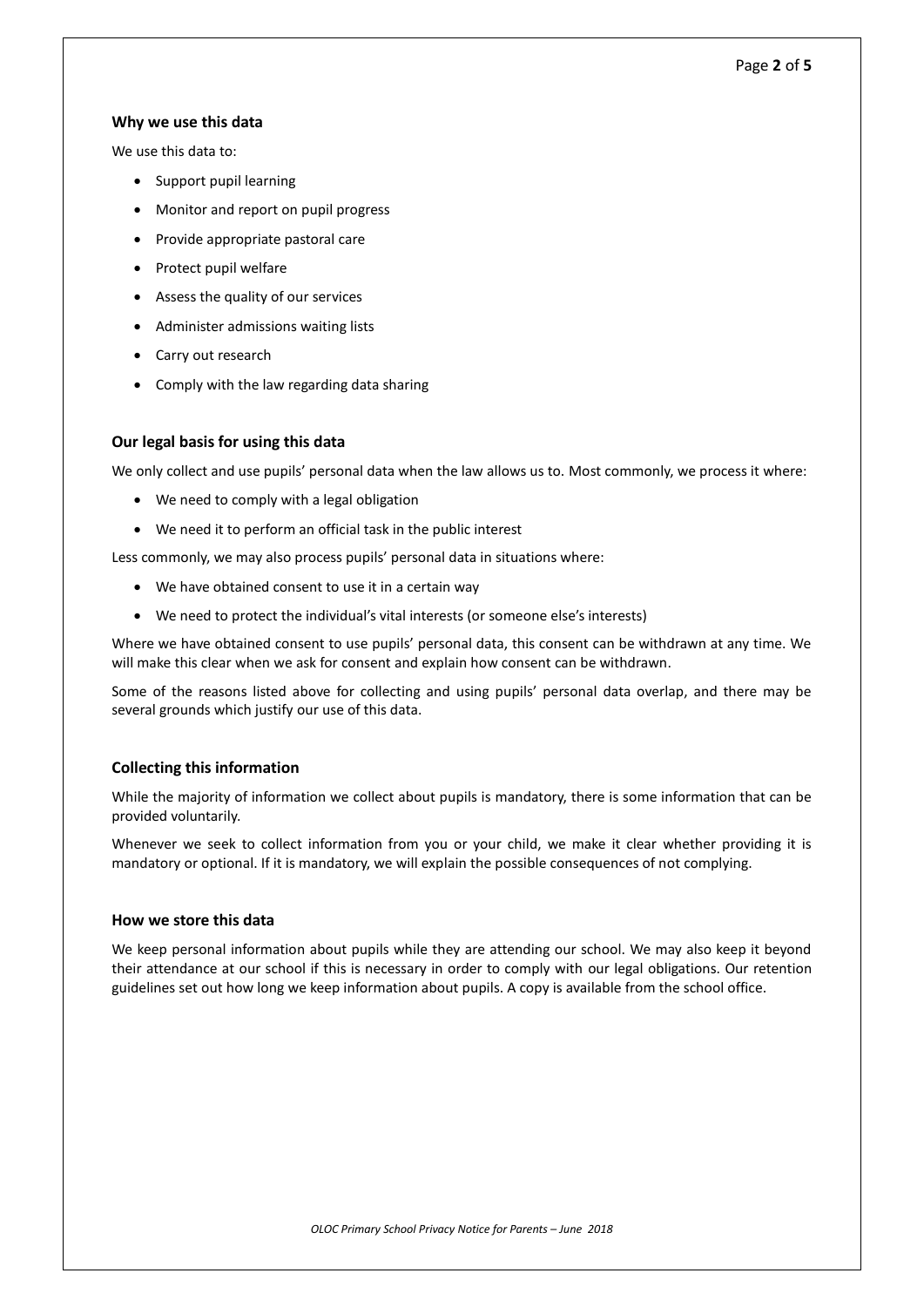# **Data sharing**

We do not share information about pupils with any third party without consent unless the law and our policies allow us to do so.

Where it is legally required or necessary (and it complies with data protection law) we may share personal information about pupils with:

- Our local authority, central and local government to meet our legal obligations to share certain information, such as safeguarding concerns and exclusions
- The Department for Education to meet our legal obligations to share certain information, such as school census data
- The pupil's family and representatives to meet our legal obligations to share certain information, such as safeguarding concerns and child welfare
- Educators and examining bodies to meet our legal obligations to share certain information, such as assessment
- Our regulator Ofsted to meet our legal obligations to share certain information, such as assessment and school census data
- Suppliers and service providers to enable them to provide the service we have contracted them for
- Survey and research organisations to enable them to provide the service we have contracted them for
- Health authorities to meet our legal obligations to share certain information, such as safeguarding concerns and child welfare
- Health and social welfare organisations to meet our legal obligations to share certain information, such as safeguarding concerns and child welfare
- Professional advisers and consultants to enable them to provide the service we have contracted them for
- Charities and voluntary organisations to enable them to provide the service we have contracted them for
- Police forces, courts, tribunals to meet our legal obligations to share certain information, such as safeguarding concerns, exclusions and child welfare
- Professional bodies to enable them to provide the service we have contracted them for

#### **National Pupil Database**

We are required to provide information about pupils to the Department for Education as part of statutory data collections such as the school census.

Some of this information is then stored in the [National Pupil Database](https://www.gov.uk/government/publications/national-pupil-database-user-guide-and-supporting-information) (NPD), which is owned and managed by the Department and provides evidence on school performance to inform research.

The database is held electronically so it can easily be turned into statistics. The information is securely collected from a range of sources including schools, local authorities and exam boards.

The Department for Education may share information from the NPD with other organisations which promote children's education or wellbeing in England. Such organisations must agree to strict terms and conditions about how they will use the data.

For more information, see the Department's webpage on [how it collects and shares research data.](https://www.gov.uk/data-protection-how-we-collect-and-share-research-data)

You can also [contact the Department for Education](https://www.gov.uk/contact-dfe) with any further questions about the NPD.

*OLOC Primary School Privacy Notice for Parents – June 2018*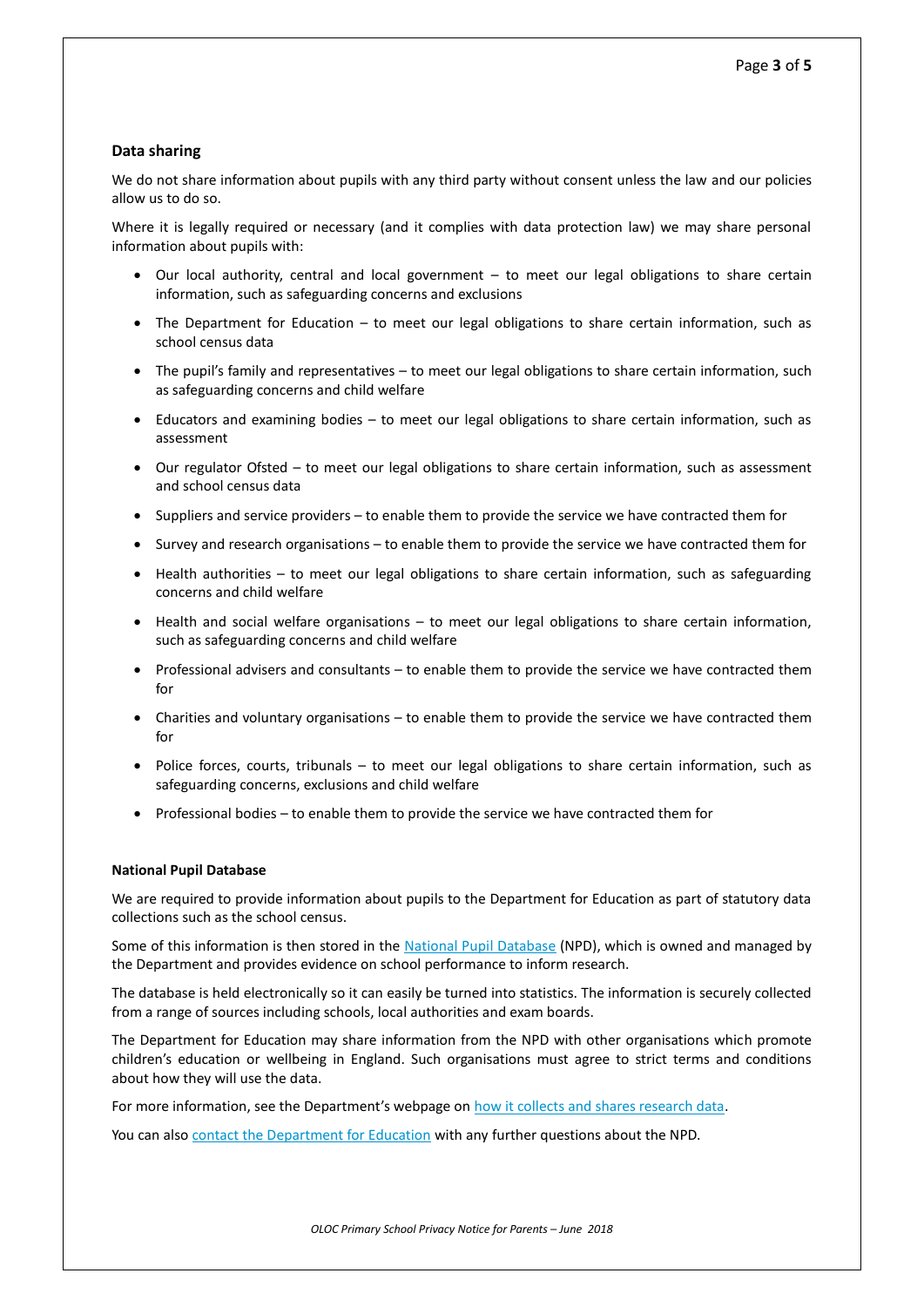#### **Transferring data internationally**

Where we transfer personal data to a country or territory outside the European Economic Area, we will do so in accordance with data protection law.

# **Parents and pupils' rights regarding personal data**

Individuals have a right to make a **'subject access request'** to gain access to personal information that the school holds about them.

Parents/carers can make a request with respect to their child's data where the child is not considered mature enough to understand their rights over their own data (usually under the age of 12), or where the child has provided consent.

Parents also have the right to make a subject access request with respect to any personal data the school holds about them.

If you make a subject access request, and if we do hold information about you or your child, we will:

- Give you a description of it
- Tell you why we are holding and processing it, and how long we will keep it for
- Explain where we got it from, if not from you or your child
- Tell you who it has been, or will be, shared with
- Let you know whether any automated decision-making is being applied to the data, and any consequences of this
- Give you a copy of the information in an intelligible form

Individuals also have the right for their personal information to be transmitted electronically to another organisation in certain circumstances.

If you would like to make a request, please contact our data protection officer.

Parents/carers also have a legal right to access to their child's **educational record**. To request access, please contact the, school's data protection lead.

#### **Other rights**

Under data protection law, individuals have certain rights regarding how their personal data is used and kept safe, including the right to:

- Object to the use of personal data if it would cause, or is causing, damage or distress
- Prevent it being used to send direct marketing
- Object to decisions being taken by automated means (by a computer or machine, rather than by a person)
- In certain circumstances, have inaccurate personal data corrected, deleted or destroyed, or restrict processing
- Claim compensation for damages caused by a breach of the data protection regulations

To exercise any of these rights, please contact our data protection officer.

# **Complaints**

We take any complaints about our collection and use of personal information very seriously.

If you think that our collection or use of personal information is unfair, misleading or inappropriate, or have any other concern about our data processing, please raise this with us in the first instance.